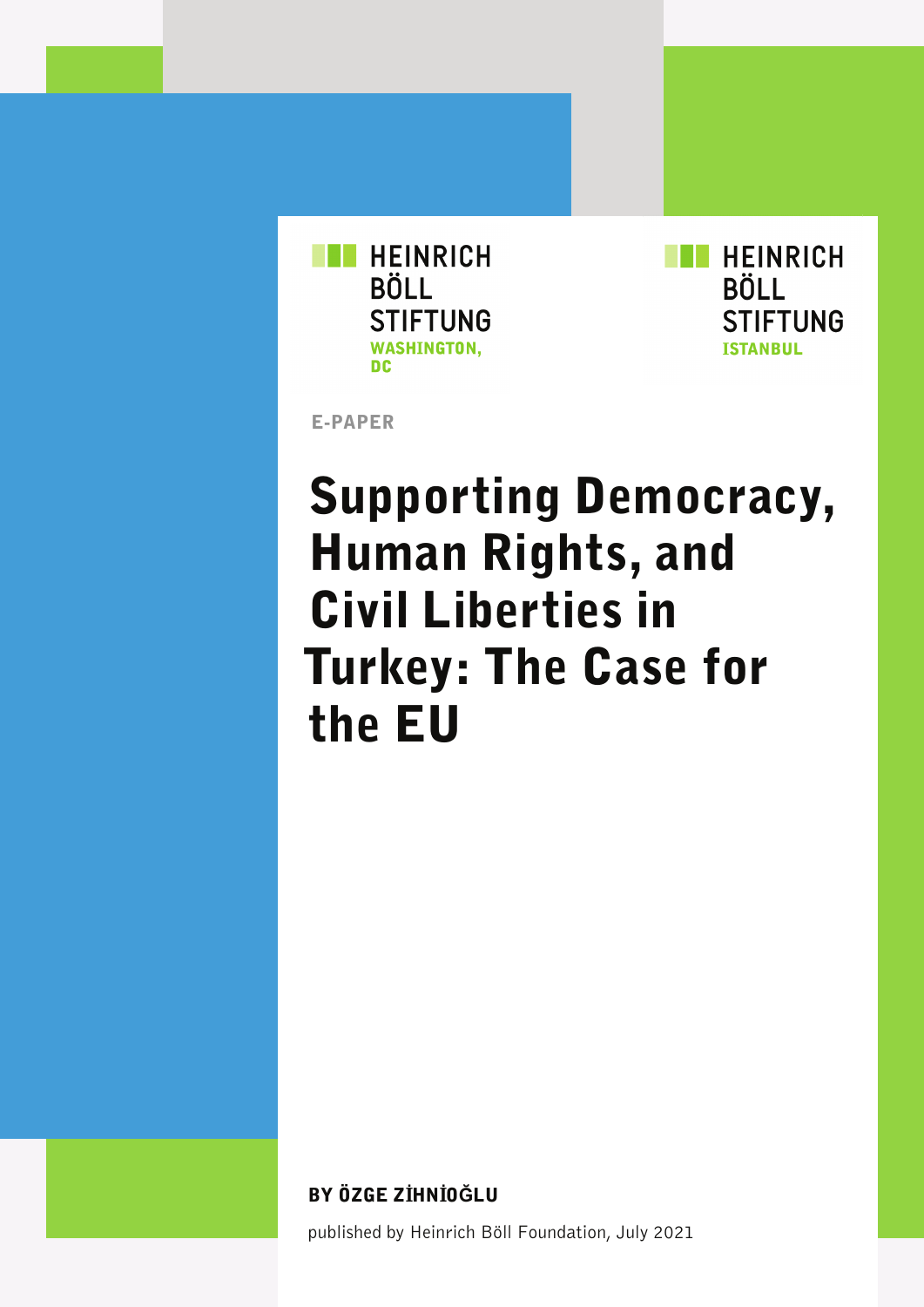## About the Author

Özge Zihnio**ğ**lu is a lecturer in politics at the University of Liverpool. She researches and publishes extensively on Turkish civil society, European Union civil society support, and Turkey-EU relations. Her research is awarded funding from Turkey's Scientific and Technological Research Council (TÜBİTAK), British Academy, British Council and Mercator Foundation. Zihnioğlu is the author of European Union Civil Society Policy and Turkey: A Bridge Too Far? (Palgrave Macmillan, 2013) and EU-Turkey Relations: Civil Society and Depoliticization (Routledge, 2020). Her articles are published in international journals as Journal of Common Market Studies, Third World Quarterly, Turkish Studies and Voluntas, among others. Her latest research looks at conservative/nationalist non-state actors as well as the pandemic's long-term impact on the nature of civil society. Zihnioğlu is a member of Carnegie Endowment's Civic Research Network which examines changing patterns of civic activism across the world and analyses the implications for a new generation of civil society assistance. Zihnioğlu received the Young Scientists Award from the Science Academy (2015) the International Relations Council (2018) in Turkey and is an Executive Board member of Young Academy working group at the Science Academy, Turkey.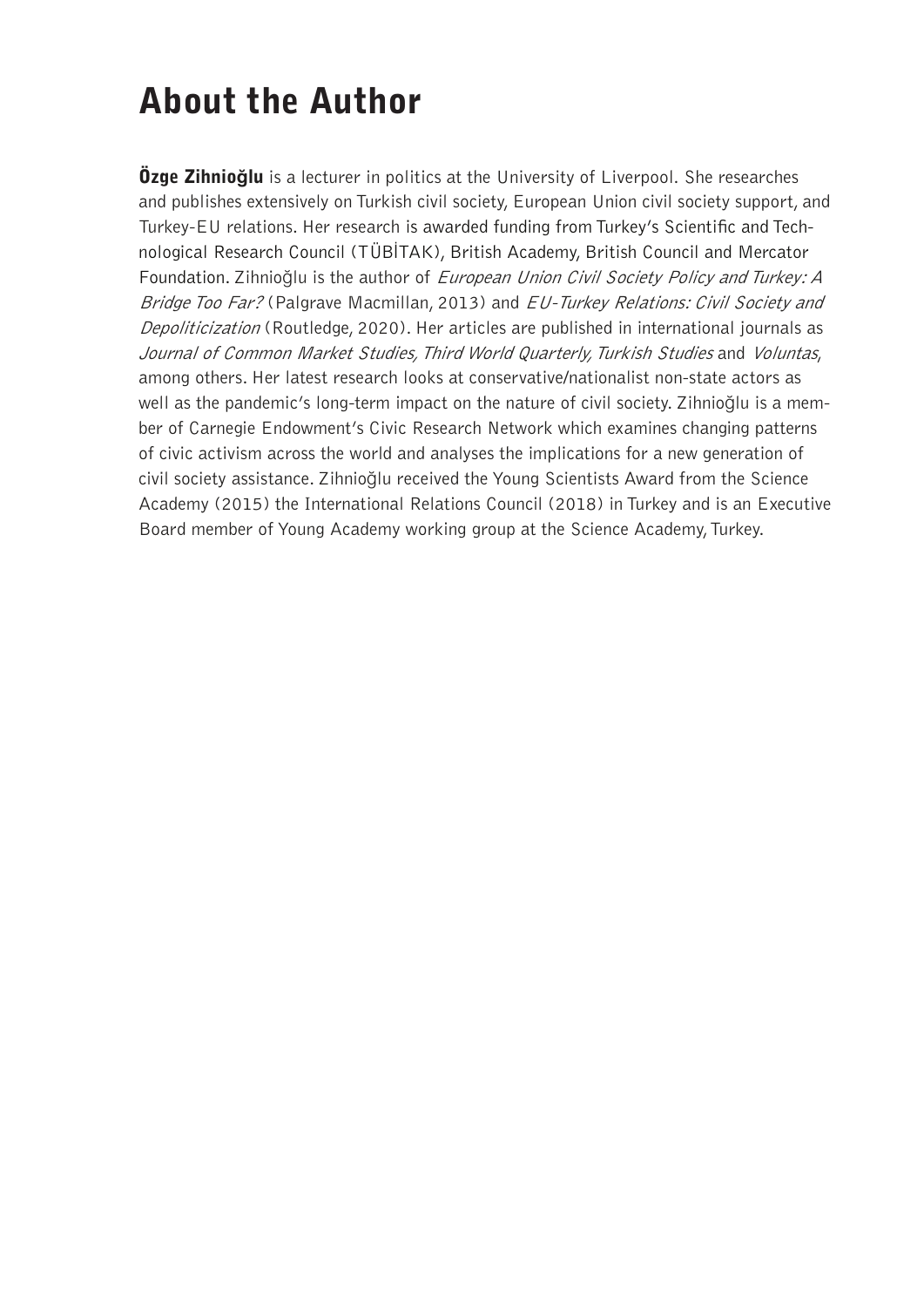#### **Contents**

| Areas of cooperation and conflict in        |    |
|---------------------------------------------|----|
| <b>EU-Turkey relations</b>                  |    |
| Moving forward in EU support to democracy,  |    |
| human rights and civil liberties            | 6  |
| The characteristics of EU funding in Turkey |    |
| The EU's role in improving resilience       |    |
| in Turkish civil society                    | 10 |
| <b>Conclusion</b>                           | 13 |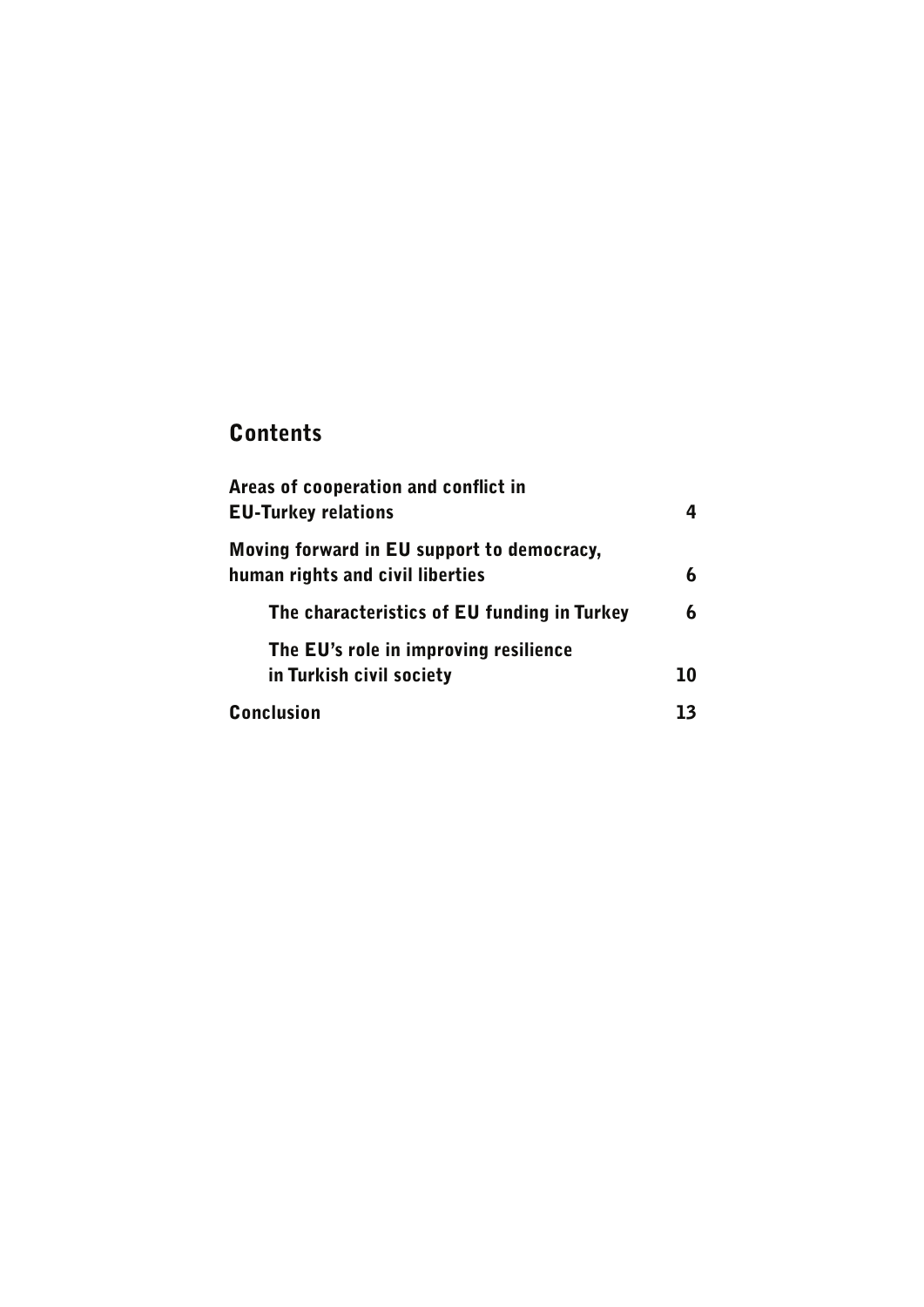# <span id="page-3-0"></span>Supporting Democracy, Human Rights, and Civil Liberties in Turkey: The Case for the EU

## Areas of cooperation and conflict in EU-Turkey relations

Democracy, human rights and civil liberties have long been among the most challenging issues in the relations between Turkey and the European Union. Despite Turkey's recent authoritarian turn, these challenges have been overshadowed by increased cooperation on a range of issues as well as rising tension in others. Various studies focus on these transactional ties between Turkey and the EU. This article shifts the attention back to the normative pillar of the relations. More specifically, it deliberates on the ways in which the EU could be more effective in supporting democracy, human rights and civil liberties in Turkey. To that end, the article starts with an overview of the areas of cooperation and potentials for clashes between Turkey and the EU, and probes the (dis)incentives for the EU to promote human rights in Turkey. It then elaborates on the EU's existing instruments and discusses how they can be improved to better support democracy, human rights and civil liberties in Turkey.

There are various areas of cooperation, and even integration between Turkey and the EU, going back many years. Cooperation in these fields, such as trade and energy, often progressed alongside the EU's accession framework. And even as EU membership has become increasingly unlikely for Turkey, the relations continued to evolve in these fields.

There are two areas where Turkey has clear expectations from the EU. The first one is the modernization of the EU-Turkey Customs Union. The principles and the stages for establishing a customs union covering industrial goods and processed agricultural products were set out in the Ankara Association Agreement of 1963 and the customs union was completed in 1996. The modernization of the EU-Turkey customs union was initially raised following the World Bank's 2014 assessment of its positive and negative effects for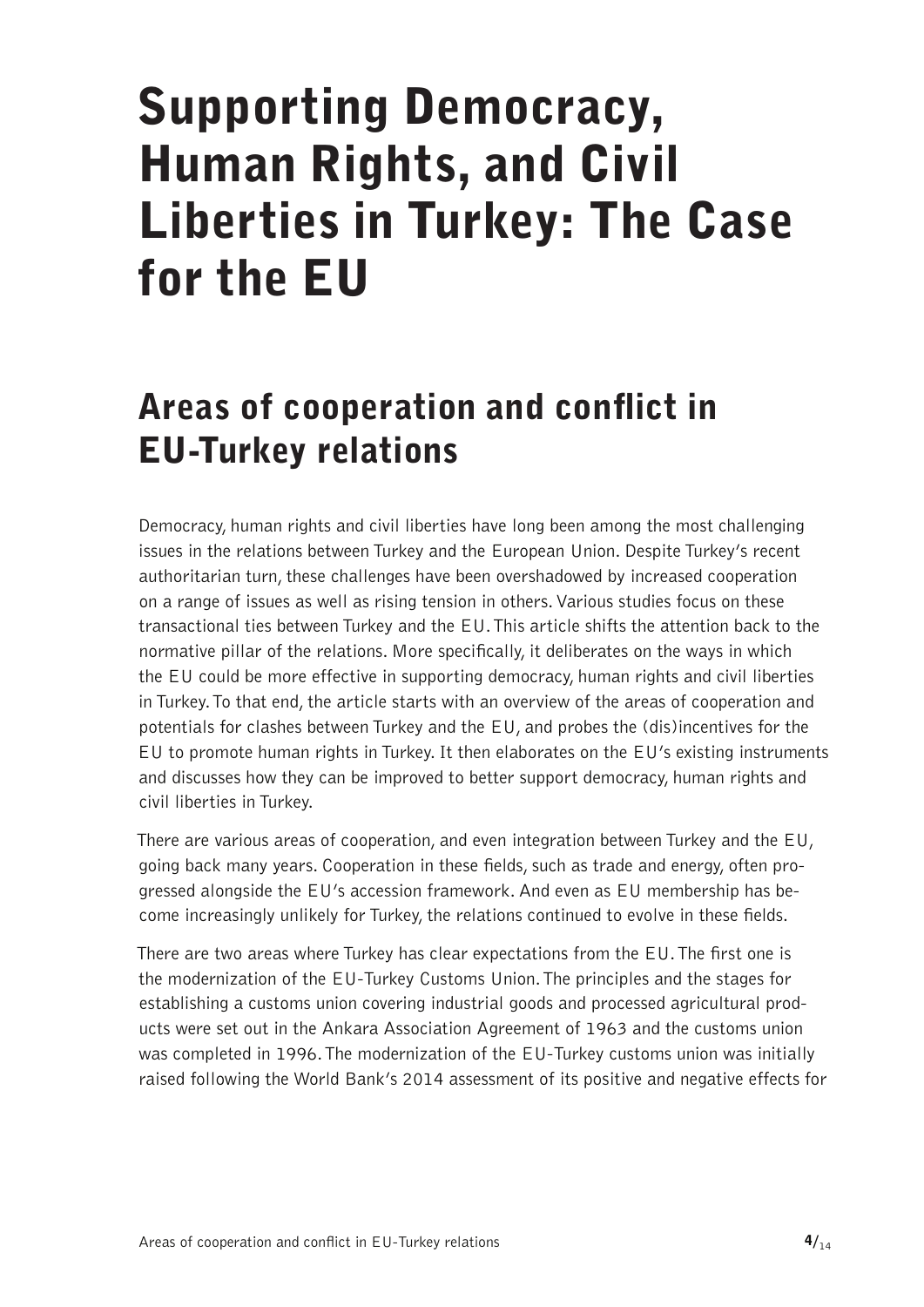both sides. For Turkey, in particular the asymmetric structure of the customs union<sup>1</sup> has become a key concern because the EU has signed or negotiated an increasing number of free trade agreements over the past two decades. Based on a mutual will between Turkey and the EU to modernize the customs union, and following the conclusion of bilateral technical discussions, the European Commission in 2016 asked the Council for a mandate to launch the negotiations. However, due to heightened tensions and concerns over Turkey's rule of law, the Council has blocked a mandate to the Commission. Secondly, the Turkish government expects the resolution of the long-standing visa liberalization issue with the EU. Turkey and the EU launched a visa liberalization dialogue in 2013 which set out the requirements that Turkey needs to meet before a visa-free regime can be established. Despite the importance attached to it by the Turkish government and early efforts to meet EU requirements, little progress has been made in the dialog in the past years.

In addition to trade and visa liberalisation, there are various fields of actual and potential cooperation that the EU could use to promote the relationship with Turkey, including energy and climate policies. Energy is one area of mutual strategic interest, with opportunities for further cooperation and integration. Since the early 2000s, Turkey has taken steps in restructuring its energy sector and in adopting the EU's relevant legal framework.<sup>2</sup> However, despite limited progress on the energy chapter in the EU accession talks, cooperation and integration in this policy area is possible through institutional engagement of Turkey's national energy institutions in the EU institutions. An example to this is the agreement signed between the Turkish Electricity Transmission Company and the European Network of Transmission System Operators for Electricity. Such steps are important not only for integrating Turkey into the EU electricity markets but also for enhancing Turkey's cross-border trade and energy cooperation with its EU neighbors.<sup>3</sup>

In addition to energy, EU action to tackle climate change opens up a potential field of cooperation with Turkey. Following the Commission's launch of the European Green Deal to transform the EU from a high to a low-carbon economy, Turkish organizations representing business sectors started to feel pressure, even if indirectly, to follow the direction of changes unfolding in the EU and to help Turkish business community prepare for them. In particular, the Turkish business community put the Green Deal on their agenda since its launch. Business organizations including the Union of Chambers and Commodity Exchanges of Turkey, the Turkish Industry and Business Association, the Turkish Exporters

- 1 The products of a third country that has signed a free trade agreement (FTA) with the EU can enter Turkey without facing tariffs there, while Turkish products do not enjoy the same rights, unless Turkey becomes a party to that FTA, or unless Turkey agrees on a separate agreement with the said country. See e.g. Sinan Ülgen and Yiannis Zahariadis, "The Future of Turkish–EU Trade Relations Deepening vs Widening," Centre for European Policy Studies, 2004, p. 8.
- 2 Sohbet Karbuz, "EU–Turkey Energy Cooperation: Challenges and Opportunities," IAI Working Papers 14, 2014, p. 8.
- 3 Meltem Müftüler-Baç, "Turkey's Future with the European Union: An Alternative Model of Differentiated Integration," Turkish Studies, 18(3), 2017, pp. 416-438, p. 430.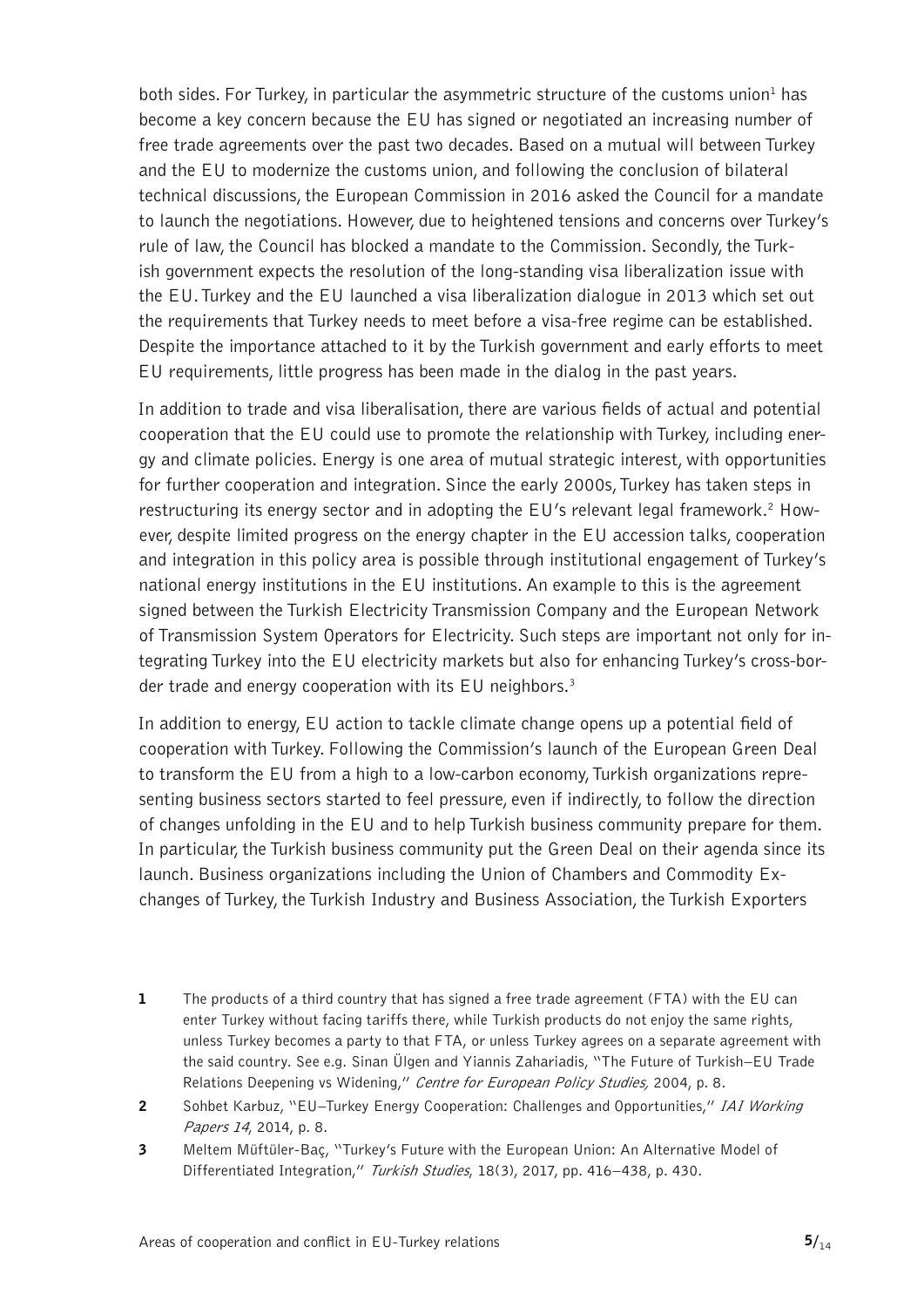<span id="page-5-0"></span>Assembly, the Economic Development Foundation as well as several universities organized meetings to discuss the changes in EU policy, product standards and Turkey's access to the EU market.

Some scholars suggest the use of "transactional conditionality"<sup>4</sup> by the EU, setting out rewards and punishments to incentivize cooperation in specific fields alongside the accession process that has effectively come to a standstill. Given the plentitude of fields of mutual interest between the EU and Turkey, this may prove to be an effective mechanism in promoting cooperation in the short run. However, mutual distrust has prevailed in the relationship between Turkey and the EU in the past years. For instance, Turkey has taken no action on the remaining visa liberalization benchmarks, while the EU has introduced new criteria to start negotiations over the modernization of the customs union. Therefore, transactional conditionality still has to prove its effectiveness. That said, some of these fields, especially where there is mutual interest in cooperation are still valuable for their potential to bringing back mutual trust in the relations.

### Moving forward in EU support to democracy, human rights and civil liberties

The EU has been supporting Turkey's democracy, human rights and civil liberties for a long time through different policies, instruments and programs. While these were fine-tuned over the years, there are several ways in which the EU could improve these tools to reflect the current circumstances in Turkey and to better promote democracy and other freedoms.

#### The characteristics of EU funding in Turkey

Its extensive funding mechanism is among the core EU instruments to support the promotion of democracy and human rights in Turkey. Some of the EU instruments are specifically geared towards achieving or maintaining these values, including the European Instrument for Democracy and Human Rights (EIDHR), which had been launched prior to Turkey's EU membership candidacy, and the more recently established European

4 Wulf Reinersand Ebru Turhan, "Current Trends and Future Prospects for EU–Turkey Relations: Conditions for a Cooperative Relationship" in Reiners, W. and Turhan, E. (eds.), EU-Turkey Relations: Theories, Institutions and Policies, Palgrave Macmillan, 2021.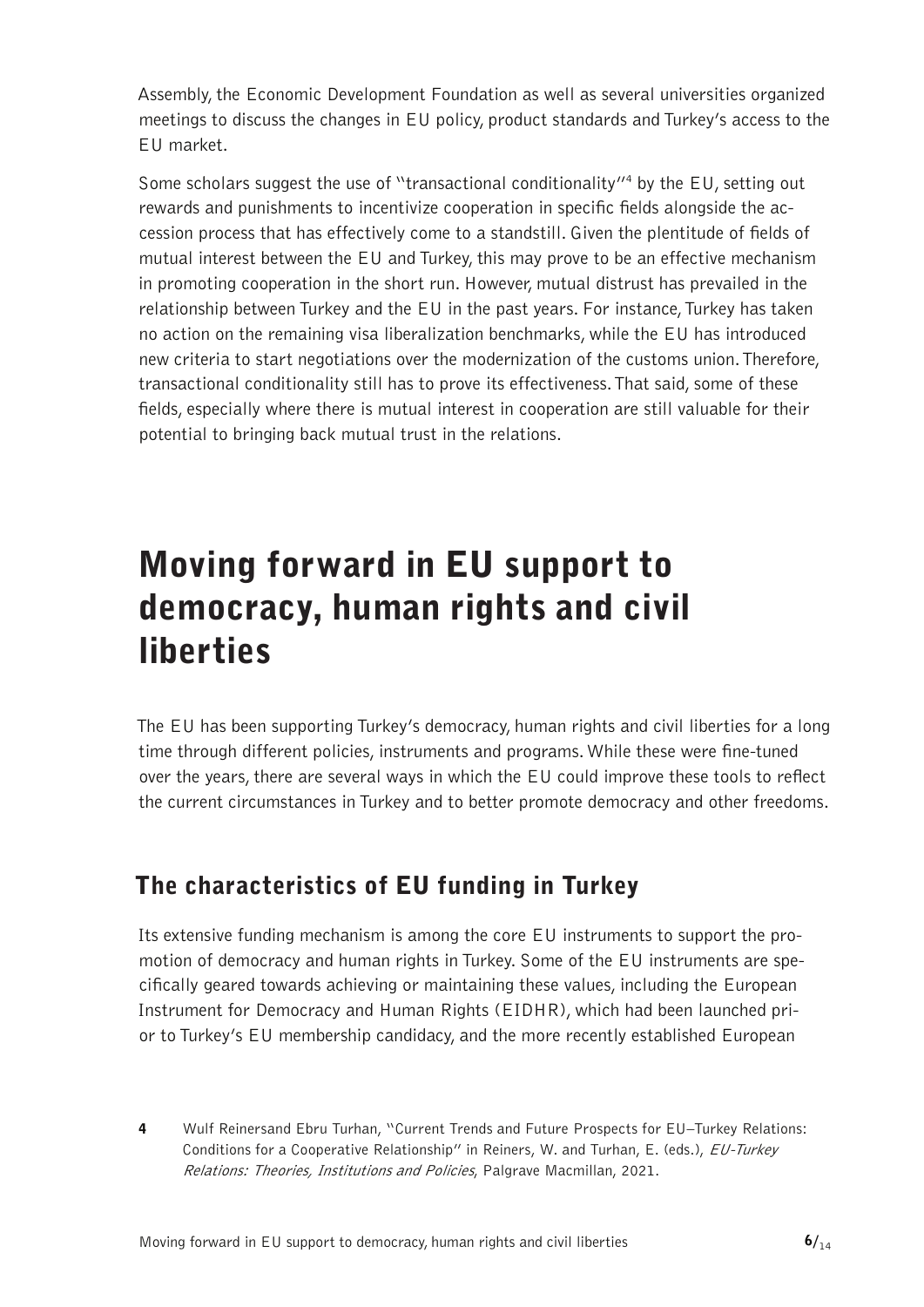Endowment for Democracy. Other instruments, such as the pre-accession assistance, are broader in scope. As these instruments have diversified and expanded over the years, they have become an important resource for a variety of groups in Turkish civil society.

Turkish civil society expects the continued flow of EU funds. At the same time, however, the nationalist and anti-Western discourse adopted by Turkey's ruling bloc have led to suspicious attitudes towards foreign funding in recent years. Government officials, pro-government media outlets, and nationalist non-state actors point the finger at NGOs that receive funds from international donors as a target and attempt to distort their image in the eyes of the public.<sup>5</sup> For instance, a nationalist organization questioned the intentions of an environmental NGO and claimed that the NGO was not patriotic as it was receiving funds from the EU.6 Also in other cases, NGOs were stigmatized for receiving foreign funds.<sup>7</sup> As a result, the stigmatization of foreign funding has become a growing concern for many civil society organizations that work with international donors. Many organizations have started to shy away from or think twice before seeking foreign funds.

Against this backdrop and in response to rising authoritarianism in the aftermath of the failed coup attempt in 2016, the EU introduced two major changes to its pre-accession assistance to Turkey. First, the EU centralized the management of the pre-accession funds. In principal, the European Commission has the management responsibility of the EU's Instrument for Pre-accession Assistance (IPA), but until recently, some Turkish public institutions were enthrusted with the responsibility to undertake the planning, implementation, monitoring and auditing of these funds, as well as the tendering, contracting, payments, accounting and financial reporting of IPA projects.<sup>8</sup> The Commission decided to change this decentralized approach due to the "changing operating environment for the [civil society organizations] following the coup attempt of 15 July 2016"<sup>9</sup> and take over the management of IPA funds, either through the Commission in Brussels or the EU Delegation in Ankara. Only a few programs, such as those opened under the Civil Society Dialogue, remain under the management of the Turkish authorities.

- 5 International Federation for Human Rights Western Europe Desk; FIDH/OMCT's Observatory for the Protection of Human Rights Defenders, "Turkey's Civil Society on the Line: A Shrinking Space for Freedom of Association: Turkey Part II", 2021, [https://www.fidh.org/IMG/pdf/obs\\_turkey.pdf.](https://www.fidh.org/IMG/pdf/obs_turkey.pdf)
- 6 Turkish Youth Union, "Kaz Dağları'nda At Gözlüğüyle Dolaşanlar," August 2019, https://tgb.gen. tr/serbest-kursu/kazdaglari-nda-at-gozluguyle-dolasanlar-28870.
- 7 International Federation for Human Rights Western Europe Desk; FIDH/OMCT's Observatory for the Protection of Human Rights Defenders, "Turkey's Civil Society on the Line: A Shrinking Space for Freedom of Association: Turkey Part II." 2021, pp. 38-40, [https://www.fidh.org/IMG/pdf/](https://www.fidh.org/IMG/pdf/obs_turkey.pdf) [obs\\_turkey.pdf.](https://www.fidh.org/IMG/pdf/obs_turkey.pdf)
- 8 European Court of Auditors, "EU Pre-Accession Assistance to Turkey: Only Limited Results So Far", Special Report No 7, 2018, points 7, 8, [www.eca.europa.eu/Lists/ECADocuments/SR18\\_07/](http://www.eca.europa.eu/Lists/ECADocuments/SR18_07/SR_TURKEY_EN.pdf) [SR\\_TURKEY\\_EN.pdf](http://www.eca.europa.eu/Lists/ECADocuments/SR18_07/SR_TURKEY_EN.pdf).
- 9 European Commission, "Commission Implementing Decision of 30 November 2017 Amending Commission Implementing Decision C(2016) 4889 final of 20 July 2016 Adopting a Civil Society Facility and Media Programme for the Years 2016–2017 under IPA II," 2017.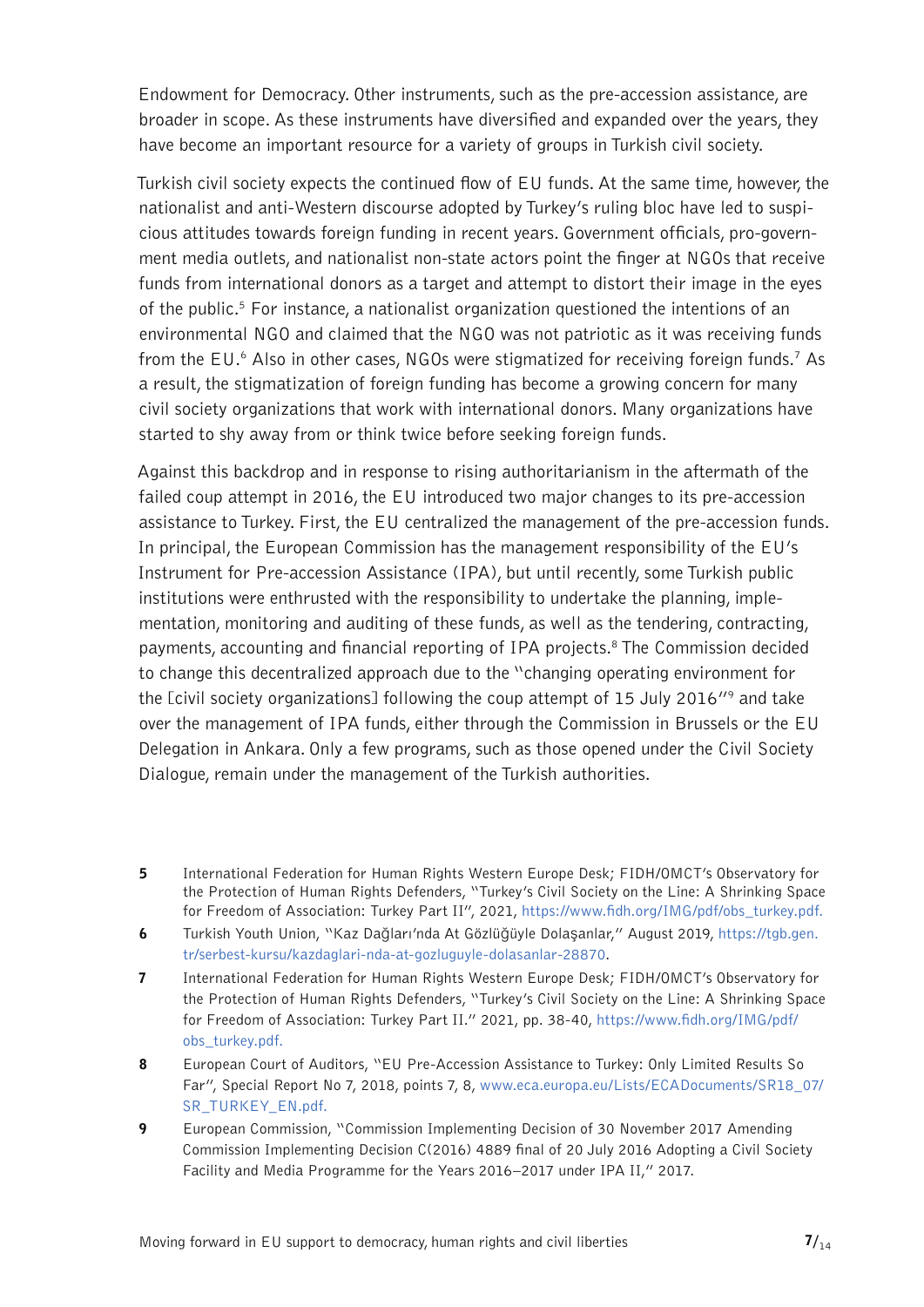Centralizing the management of the IPA funds might help overcome some of the current problems such as significant delays in project programming and implementation. However, including Turkish authorities in the management and/or implementation of projects is important in many respects. Firstly, this provides an important legitimacy to EU funding in the eyes of many who stigmatize foreign funding. Indeed, when received through Turkish authorities, Turkish civil society perceived EU funds as "our money" and therefore had less reservations in using them.<sup>10</sup> In addition, Turkish authorities have extensive experience in working with Turkish civil society and in managing sensitivities relating to this sector. In return, bringing back the Turkish authorities to the project management could help alleviate the growing suspicion and stigmatization of these funds. On the other hand, if funds are managed directly by the EU, a growing number of Turkish NGOs are likely to abstain from EU funds.

The legal framework of the new IPA III program for the period 2021-2027 is not yet finalized and accordingly, the new outlook of its management and implementation structure is still not clear. At this stage, it is unlikely for the EU to entrust Turkish authorities with the full responsibility to undertake the management and implementation of the pre-accession assistance. However, the EU could include Turkish authorities in the implementation, for instance, by keeping the Central Finance and Contracts Unit, a Turkish public institution, as the contracting authority, or by designating the Directorate for EU Affairs in the Ministry of Foreign Affairs as the lead organization or the coordinator of different programs. Turkish authorities would likely welcome this move and this could revive the dialogue between Turkish and EU officials.

The second major change in EU funds to Turkey are the recent cuts in the allocation of pre-accesion assistance in response to the large-scale purge after the failed coup attempt in 2016. The EU initially reduced the pre-accession assistance allocated to Turkey by 254 million Euros in 2018, and continued cuts by 400 million Euros in 2019 and 483 million Euros in 2020 as democratic recession in Turkey deepened.<sup>11</sup> These cuts have excluded the funds allocated to civil society programs and civil society groups. However, the cuts moved EU assistance from a technocratic instrument to a political tool deployed for leverage, which in turn have politicized the funds. Also, while it is laudable that the cuts exlude those allocated to civil society, funds should also prioritize programs that focus on rule of law and administration of justice in Turkey. This could include the training of public officials such as prosecutors, judges and law enforcement officers. While the EU has conducted similar projects under previous pre-accession assistance programs, large numbers of officials in the judiciary have been displaced since 2016, and the new officials will be key actors to implement any future reform process.

- 10 Author's interviews with Turkish NGOs in 2016-17.
- 11 Richard Youngs and Özge Zihnioğlu, "EU Aid Policy in the Middle East and North Africa: Politicization and its Limits," Journal of Common Market Studies, 59 (1), 2021, pp. 126-142, p. 135.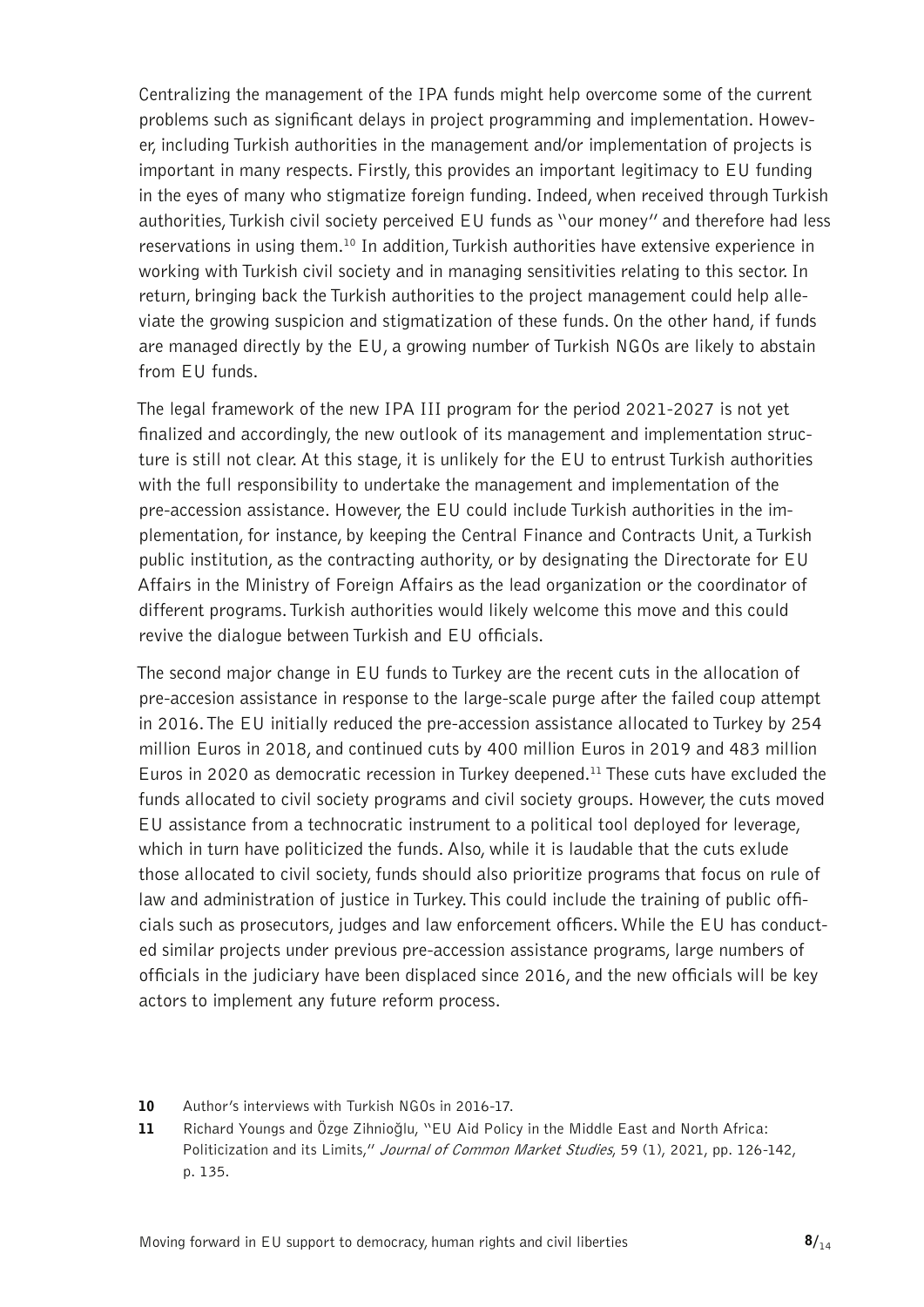EU funds are highly relevant for NGOs working in the field of democracy, human rights and civil liberties. That said the EU should go beyond being only a donor organization and help expand in areas where civil society can be effective, for example in policy- and decision-making. As documented elsewhere,<sup>12</sup> Turkish civil society has been under mounting pressure in parallel to democratic backsliding. The deteriorating legal framework seriously undermined civil society activism, causing many NGOs and human rights defenders to avoid engaging in sensitive issues and impose self-censorship. At the same time, Turkish civic space has been shrinking in terms of where civil society can participate and be effective in democratic decision-making.

In the past, NGOs have been active in influencing the decision-making process in the Turkish Parliament. They lobbied and sometimes worked with the MPs, political parties, commissions, and committees in the parliament. However, the transition from parliamentary to presidential system in 2017 overcentralized the decision-making structure in Turkey. The parliament fell outside of the decision-making process, as members of the government are not selected from the parliament. The political parties and the MPs are no longer able to follow and monitor, never mind influence, the decision-making with their presence in the parliament. In return, civil society's dialogue with decision-makers was significantly interrupted. As the new decision-making structure is not open to establishing new channels of dialogue with civic actors, civil society in general lost its ability to influence decision-making.

Civil society organizations, in particular the rights-based groups, essentially want to raise their issues, ideas and concerns to policy- and decision-makers. However, due to lack of opportunities to communicate their work and influence policies, in addition to strong legal pressures, civil society is increasingly losing its motivation and potential to sustain their work. Against this, the EU can help establish new channels for dialogue between civil society and public institutions. One way the EU can achieve this is through instrumentalizing its funds. Public institutions in Turkey are still highly interested in the EU's pre-accession assistance. The EU could use the projects that will be funded through the IPA III program as a platform for civil society's democratic participation in policy- and decision-making in public institutions. Similar practices exist at the local level through the city councils that regularly bring together civil society actors with local government officials. The EU could stipulate a broad-based inclusion of civil society actors as a key component for each project that is EU-funded. While some public institutions have open doors for some civil society organizations, partnerships with civil society are not a well-established tradition for public institutions in Turkey. Therefore, such initiatives should go beyond sharing information and generate a genuine discussion if they are not going to be yet another showpiece. Civil society's inclusion should be designed as a partnership clearly stating how they will be a part of that project and how they will see the impact of their input. Equally

<sup>12</sup> Özge Zihnioğlu, EU-Turkey Relations: Civil Society and Depoliticization, London and New York: Routledge, 2020, pp. 93-102.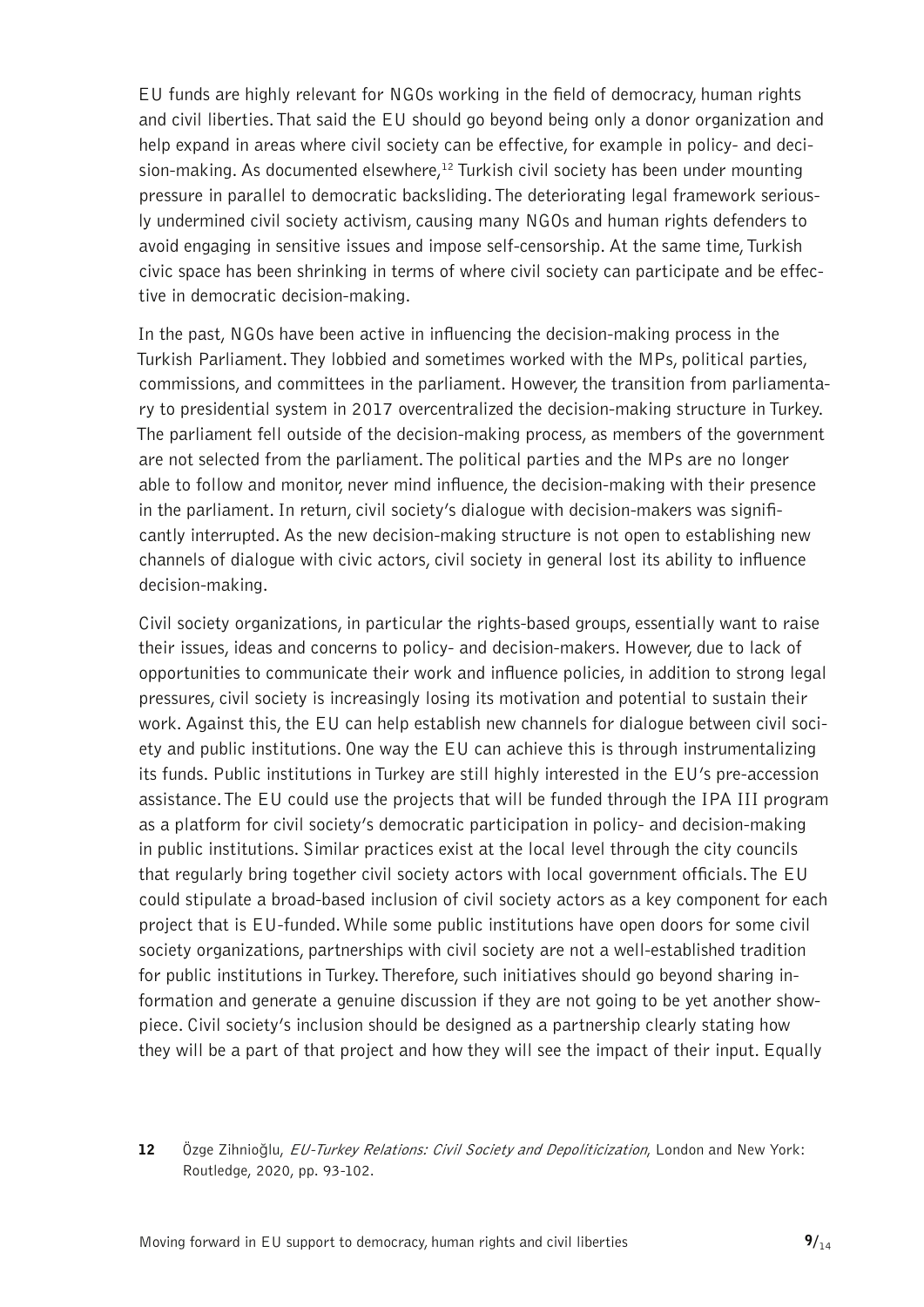<span id="page-9-0"></span>important, these partnerships should include not only civil society organizations ideologically close to the governing bloc, but those representing wider sectors of society. Civil society's participation in EU-funded public projects is important for it may also mitigate the targeting and stigmatizing of civil society organizations for their use of EU funds.

All that said, liberal sectors of Turkish civil society prefer to see the EU as much as a partner as a *donor*. Many groups have long regarded the EU as an anchor for Turkey's democratization and acknowledge that the EU could potentially still be a transformative actor. However, some of these groups also feel abandoned by the EU and are disillusioned with the EU's treatment of Turkey as a third-country, putting forward cooperation based on mutual interest than integration based on values. For instance, to seal the refugee deal with Turkey in 2016, the EU leaders agreed to re-energise the accession process and open a new chapter in accession talks despite the democratic backsliding.<sup>13</sup> These groups expect the EU to more strongly embrace and prioritize democratic norms and values in its relations with Turkey.

#### The EU's role in improving resilience in Turkish civil society

Civil society actors are among the groups the most affected from Turkey's democratic backsliding. While civil society is not a homogenous sphere but a complex arena where diverse values and interests co-exist, closing civic space in the last decade adversely affected various civic actors. That said, both the EU and civil society, above all, should be convinced that this authoritarian period is a temporary one in Turkey and that it is unlikely to sustain this system for a long time, given also the public's growing discontent with the current system. What needs to be done during this period is to increase the resilience of Turkish civil society and in particular those organizations that work on democracy, human rights and civil liberties. The EU could contribute to these efforts in several complementary ways.

The first important way to increase the resilience is to invest in human resources. It took many years to train people to manage a rights-based agenda in Turkish civil society. However, the legal environment deteriorated for rights-based activism in recent years. A presidential decree in 2018 expanded the president's authority over civic groups through the State Supervisory Board.<sup>14</sup> More recently, a controversial bill that came into force in late 2020 (Law no 7262) grants broad powers to the authorities that could restrict or hamper civil society activities. These, in return, lead to a mass exodus from the sector. Trained staff can hang on to their jobs only by taking major risks. At the same time, the entry of

<sup>13</sup> European Council, "EU-Turkey Statement, 18 March 2016," https://www.consilium.europa.eu/en/ press/press-releases/2016/03/18/eu-turkey-statement/.

<sup>14</sup> Republic of Turkey Official Gazette, "Presidential Decree on State Supervisory Board, no 5," 2018, www.resmigazete.gov.tr/eskiler/2018/07/20180715-2.pdf.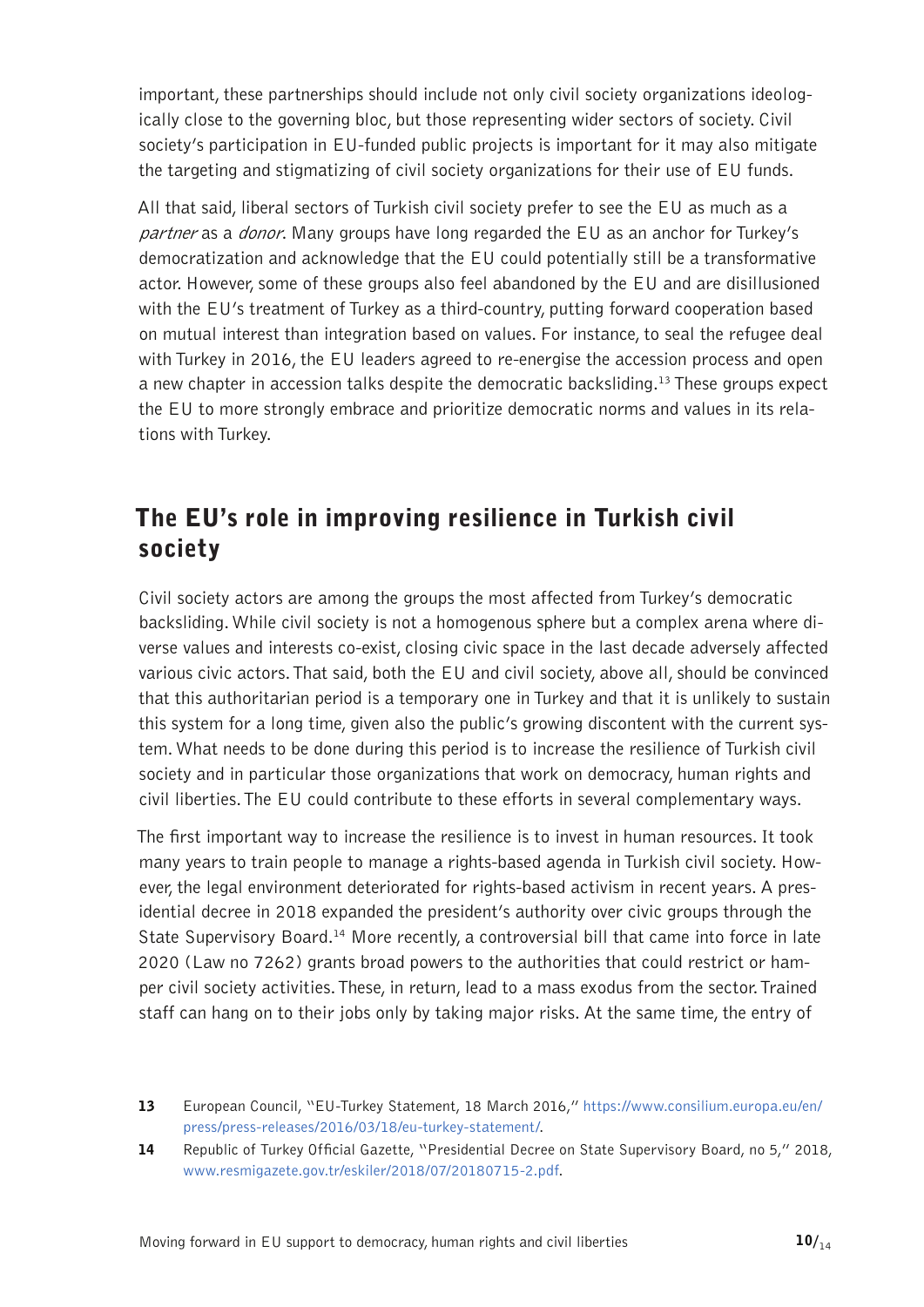new people to this field came to a halt. The loss of these trained staff is not something the organizations could easily recover by replacing one for the other. When the trained staff leave the organization or the civil society sector, they take with them not only the learned behaviour patterns and practices developed in a long time in cultural and organizational contexts but also organizational memory. Maintaining this skilled work force is among the basic needs of Turkish civil society during this period. This requires an external support mechanism.

The EU can help maintain this workforce in two ways. Firstly, the EU has already been providing support to rights-based activists and people who initiate, lead or volunteer in a rights-based endeavour through its *Sivil Düsün* ("Think Civil" / "Civil Dream") program. However, this program only provides funding to costs related to the organization and holding of events. Staff expenses are considered ineligible for this funding. This EU program could be expanded to cover staff salaries for rights-based groups and organizations. In addition, through the European Instrument for Democracy and Human Rights (EIDHR), the EU provides project-based funding specifically to support and promote democracy, human rights and fundamental freedoms in third countries. This tool could also be expanded in a similar way to cover non-project based staff salaries of activists. Second, the EU could more broadly revisit its funding approach. In general terms, the EU provides project-based funding in line with the aims and priorities of the given funding tool. Even the *Sivil Düşün* program that accepts applications from activists only provides funding related to the organization of events and other activities. This is because the EU places emphasis on measurable outputs resulting from its support, which could be achieved through project-based funding. The EU could shift a part of its funding with a democracy and human rights focus to core funding to cover the basic organizational and administrative costs of the NGOs, including non-project based staff costs.

Core funding is important for rights-based groups as project-based funding is not always a suitable funding approach for rights-based activism. Rights-based activism aims at bringing change not only in legal and institutional structures, but also in practices, behaviors and understanding. It is a process that often requires a long-term, if not a constant struggle. In that sense, short implementation span of project-based funding is not suited for rights-based activism. Core funding is especially important to sustain those organizations that have invaluable experience and expertise in rights-based activism but find it difficult to carry out their aims and objectives during this difficult period.

One other way to improve civil society's resilience is to help them develop cross linkages with other non-governmental actors. There are examples of broad collaborative efforts in Turkish civil society. Various environmental campaigns are a result of collaborative efforts among local and national organizations. A telling example is the Canal Istanbul Coordination, which brings together dozens of formal and informal organizations such as associations, political parties, community centers and neighborhood organizations from across Istanbul. The Coordination covers a wide array of groups working not only on environmental issues but also on education, women's issues, and university alumni organizations. Such collaborations provide a platform for different actors to discover and build on common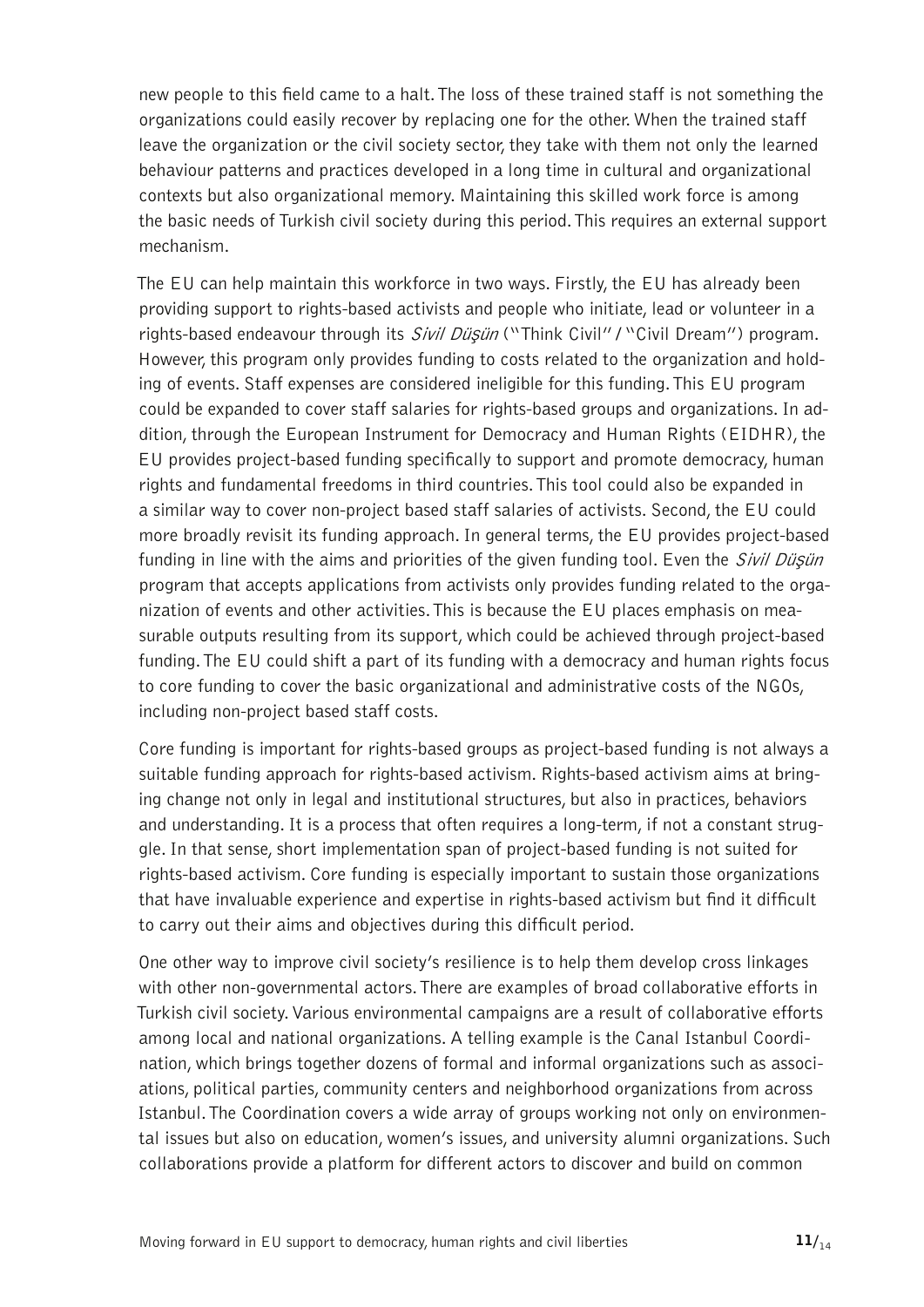grounds. They do not only widen the movement's base and enable them to speak with a stronger voice. More importantly, they enable different civic actors to go beyond their turf and develop new muscles in the way they work. These, in return, contribute to increasing civil society's resilience. EU funds are often open and supportive of collaborative projects. However, the EU can improve its funding programs by requiring new partnerships established by organizations from different working areas.

More important are the cross-ideological linkages between civil society actors. While Turkish civil society reflects the divisions and polarization of Turkish politics and society, they may find common ground around certain issues. For instance, women's organizations from different ideological backgrounds strongly opposed the President's decision to withdraw from the Council of Europe's Istanbul Convention on preventing and combating violence against women. In a similar way, an enormous number of civil society initiatives has supported refugees over the years. There are stong overlaps in their aims, objectives and activities despite their diverse ideological backgrounds. EU funds could encourage such cross-ideological cooperation in areas of common interest. These efforts will in turn improve civil society's resilience.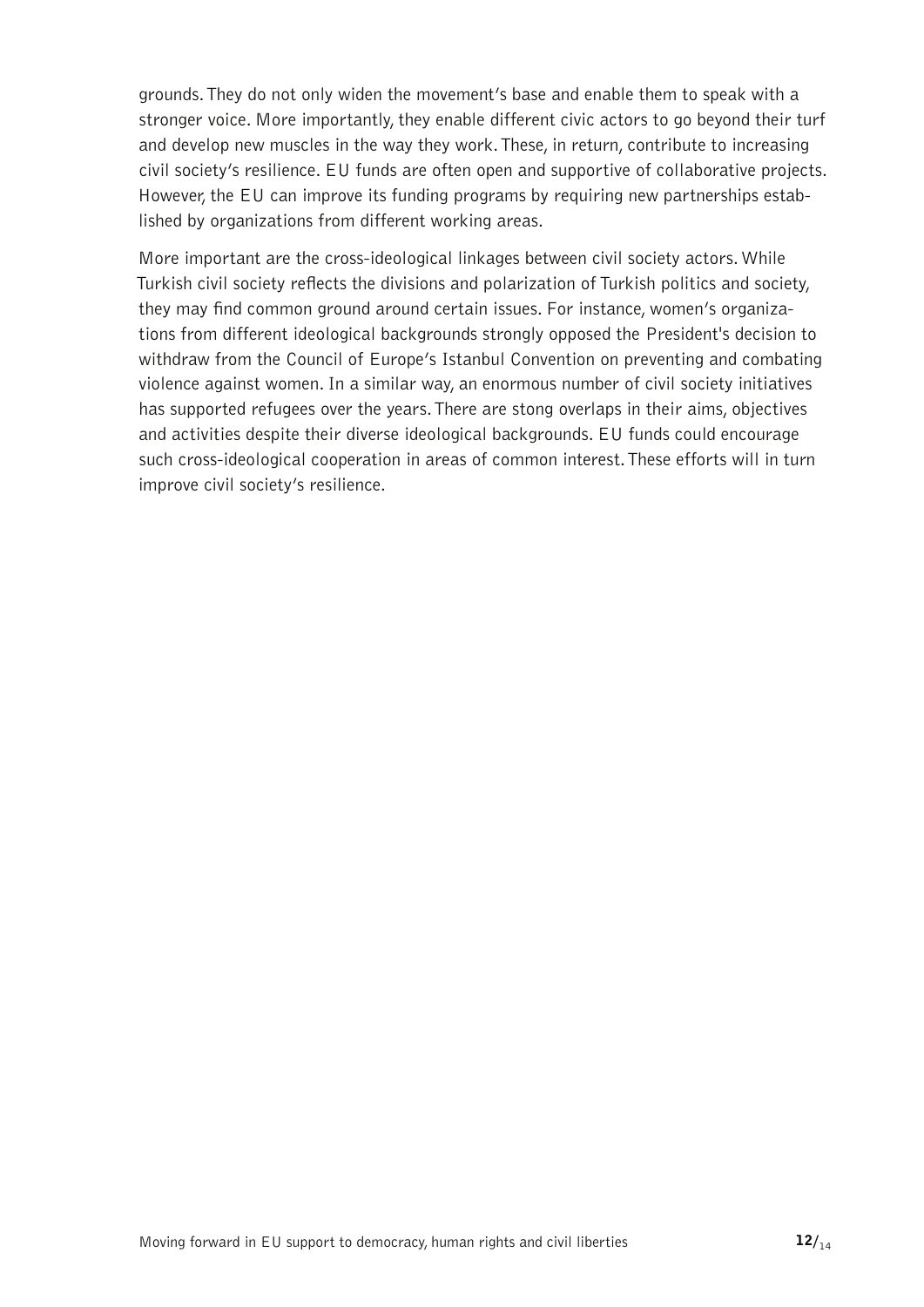## <span id="page-12-0"></span>Conclusion

While the reinstitution of democracy and freedoms in Turkey requires first and foremost internal drivers, the EU could use its policies, instruments and programs to empower the pro-democracy domestic actors, such as civil society groups and media, and increase their resilience. At the same time, the EU could make necessary adjustments to alleviate the stigmatizing of those actors and organizations that it funds and works with. The EU's relations with Turkey extend beyond the accession process, with various fileds of cooperation going back many years. While there are potentials to incentivize some of these fields of cooperation, such as economic and trade relations, the EU has mostly lost its leverage over Turkey. That said, these fields of cooperation are still valuable for establishing a platform for dialogue and potentially building mutual trust in the relations.